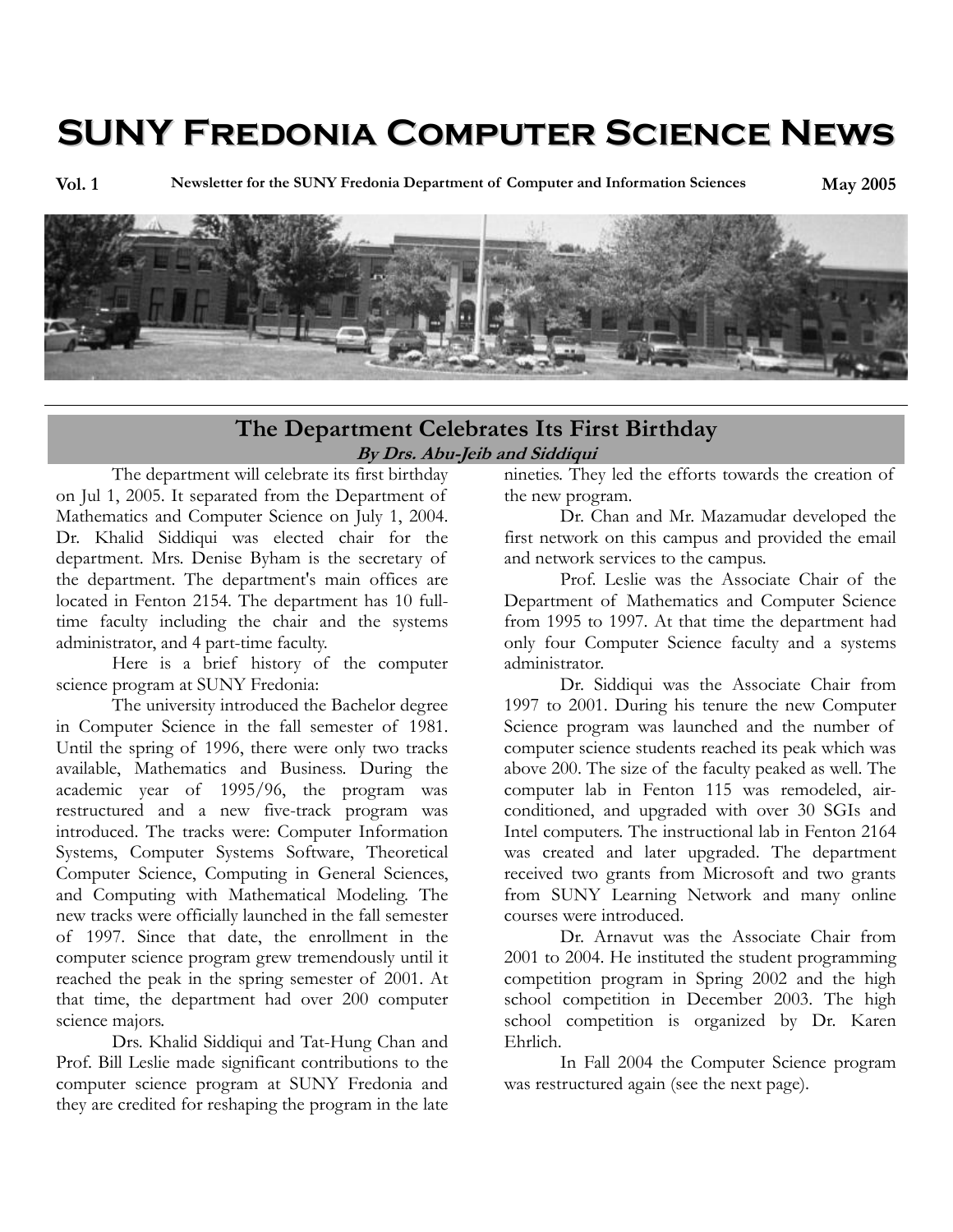## **The Department Offers a New Degree and a New Track**

In addition to a B.S. and a minor in Computer Science, the department started offering a new B.S. and a new minor in Computer Information Systems. The degree in Information Systems prepares graduates for careers in computer information and business systems development, maintenance and management. The majority of the course work in this program is in the area of Computer Information Systems, complemented by several required courses in the areas of accounting, economics, and business administration.

The department also revised its existing tracks and added a new track, General Major, to its Computer Science degree. The department now offers 5 tracks for students to choose from. The tracks are:

- 1) Computer Theory.
- 2) Systems Software.
- 3) Applied Mathematics.
- 4) Geographic Information Systems.
- 5) General Major.

The new track is designed to provide students with exposure to a significant range of topics within the computer science field, while at the same time ensuring their ability to select those courses that most interest them.

The core for the computer science degree has been revised as follows:

- CSIT 224 Problem Solving using Objects has been added.
- CSIT 425 Software Engineering has been removed.
- CSIT 431 Introduction to Operating Systems has been removed.
- The following new courses will be offered:
- CSIT 312 Computer Structures.
- CSIT 411 Programming for Embedded Microcontrollers.
- CSIT436 Advanced Network Programming.

For more information on these degree programs, check the 2005-07 catalog and the checklist available on the front desk of the department office.

## **Computer Science Graduate Courses Are Approved**

The department will have a visibility in the Graduate Catalog and will start offering the following four graduate courses:

- CSIT 536: Advanced Network Programming (proposer: Dr. Zubairi)
- CSIT 537: Advanced Operating Systems (proposer: Dr. Siddiqui)
- CSIT 580: Computational Biology (proposer: Dr. Barneva)
- CSIT 591: Selected Topics in Computer Science (proposer: Dr. Siddiqui)

# **Catalog, CCC, and New Undergraduate Courses**

The department revised the catalog in the fall semester. Many courses were revised and new courses will be offered. The new courses are:

- 1) CSIT 312 Computer Structures. Prerequisite: CSIT 121.
- 2) CSIT 224 Problem Solving Using Objects. Prerequisite: CSIT 221.
- 3) CSIT 436 Advanced Network Programming. Prerequisite: CSIT 435.
- 4) CSIT 411 Programming for Embedded Microcontrollers. Prerequisite: CSIT 221.
- 5) CSIT496 Special Topics in Computer Science. Prerequisites: CSIT 341 and permission of the instructor.

CSIT 105 was approved to be a CCC course (it joins the list of our CCC classes such as CSIT 120, CSIT 121, CSIT 413, CSIT 425, CSIT 437, CSIT 441, CSIT 462).

Also, all students in the department may take CSIT 105, CSIT 107, CSIT 120. The restriction "for non-majors only" has been removed. CSIT 104 is still restricted to non-majors only. CSIT 104 is submitted for CCC-II category.

**Remark:** We remind students that they must take at least 66 credits from outside the major.

#### **Summer, SLN, and J-Term Courses**

The department offer courses in the J-term and continues to offer SUNY Learning Network (SLN) courses, and summer courses. The computer science division of the Department of Mathematics and Computer Science was the first on the campus to offer SLN courses in 1998.

In the first summer session, the department will be offering: CSIT 105 (with Mr. Pingitore), CSIT 107 (with Mr. Steiger), CSIT 120 (with Dr. Hansen), CSIT 225 (with Dr. Zubairi), CSIT 425 (with Dr. Barneva), and CSIT 455 (with Dr. Siddiqui). In the second summer session, the department will be offering: CSIT 104 (with Mr. Szocki), CSIT 205 (with Mr. Leslie), CSIT 431 (with Dr. Siddiqui), and CSIT 436 (with Dr. Zubairi).

#### **Recruitment By Dr. Khalid Siddiqui**

Concentrated efforts were made to recruit new students. All brochures were rewritten and updated. Admission fact sheets were revised and 10 students were recruited into the program from other departments. Freshmen joining in fall 05 were contacted through personal letters and emails from students to encourage them about our program.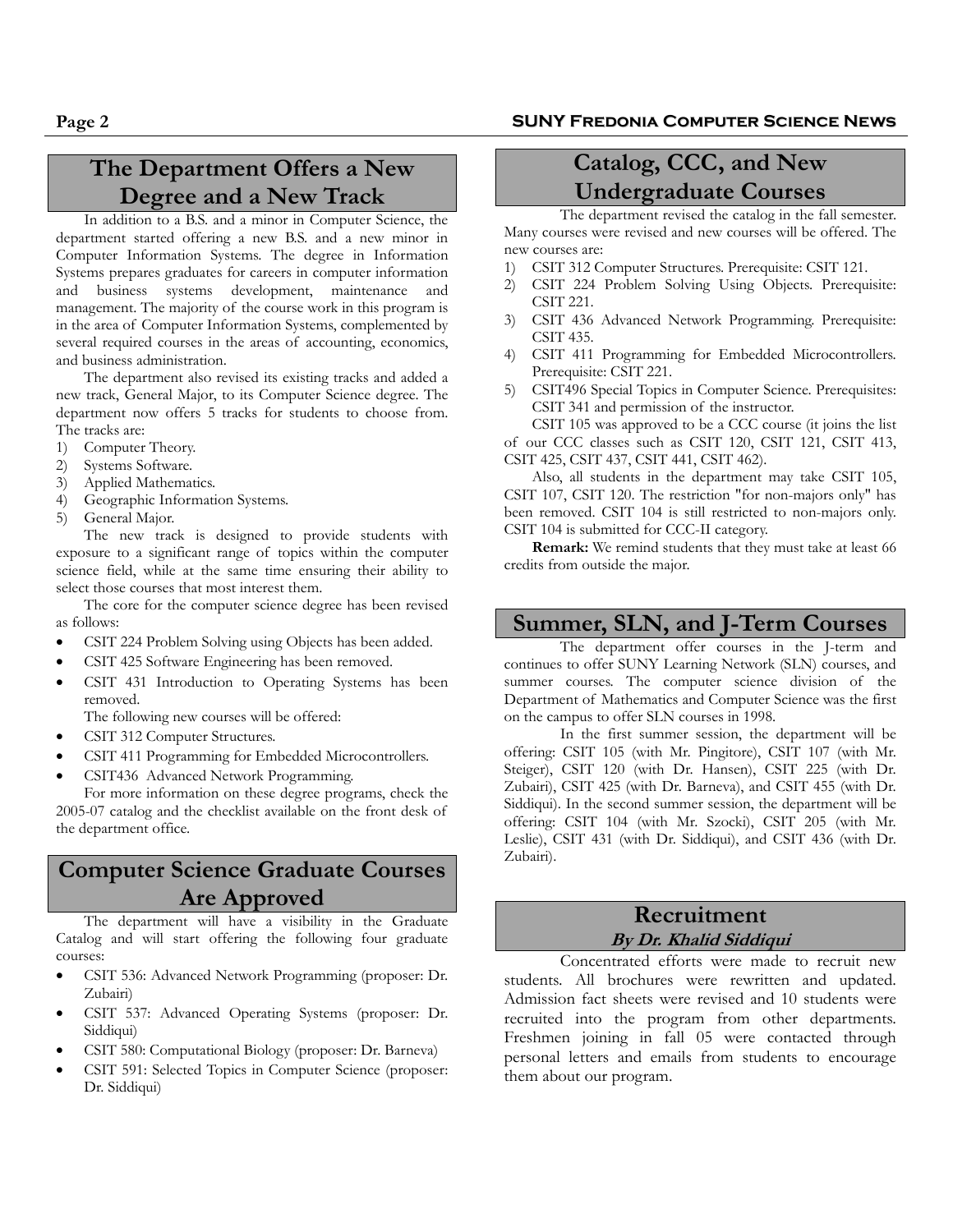**Our Programming Team Takes the First Place**  *By Drs. Siddiqui and Abu-Jeib* 



*From left to right: D. Bateman, D. Henning, and J. Keeler.* 

A programming team from the department ranked first in a programming contest at the Consortium for Computing in Small Colleges in the Northeast that took place in Providence, RI, on April 22, 2005. This is the best performance ever of our programming teams. Thirty two teams from 26 colleges participated in the contest including two teams from SUNY Fredonia. The members of the first team were David Bateman from Chili, David Henning from East Amherst, and James Keeler from Fairport. The members of the second team were Josh Becker from Falconer, Steve Morse from Corning, and Bryan Woodard from Webster.

Mr. Mike Szocki, a graduate of the department, who joined the department as a Systems Administrator last fall conducted an open competition among all CS Majors to select the teams. Mr. Szocki was the faculty advisor and the coach of the teams.

The faculty and fellow students of the department could not be happier with the results. "People were impressed with the superb showing of Fredonia students. It gives me great pleasure to see the success of our students. Their success exemplifies the quality of our program at Fredonia." Dr. Siddiqui said.

The department organized an appreciation party to recognize the achievements of the teams. Over 50 students and many professors participated. The department was honored with the participation

of the interim Vice President, Dr. Len Faulk, and the interim Dean of Natural and Social Sciences, Dr. Jack Croxton. Both graciously acknowledged the achievement of our programming teams.

In October, 2004, one of our programming teams took the second place in the early stages of a worldwide programming competition sponsored by IBM and organized by the Association for Computing Machinery. The members of the team were Samantha Foley of Williamsville, David Henning of East Amherst, and James Keeler of Fairport. The competition took place at SUNY Oswego. The students were accompanied by Dr. Ziya Arnavut. The good performance of the team enabled it to advance to the Northeast North America finals in which 12 colleges/universities participated. Our team took the sixth place. Dr. Ziya Arnavut was very happy with the performance of the team. "This year, SUNY Fredonia made it to the first six. In the last two years, we ranked 10th and 12th respectively. We are getting much better every year and this year we finished ahead of R.I.T. for the third time."

#### **Upgrading the Labs By Mr. Szocki and Dr. Abu-Jeib**

Our department operates its own Intel based laboratories running MS Windows and various flavors of UNIX. These facilities are dedicated to supporting instruction in computer science. The CS laboratories consist of servers and workstations on a high speed network which is linked to the Internet. CLI and PPP dial-up facilities are also provided. Our laboratory is maintained by a systems administrator and a staff of student assistants. The department utilizes microcomputers in most of its instruction.

The department has two labs in Fenton 115 and Fenton 2164. The lab in Fenton 115 was upgraded this year and the lab in Fenton 2164 will be upgraded in the summer. For more information about the labs and our facilities, see http://www.cs.fredonia.edu/cswebpage/facilities.html.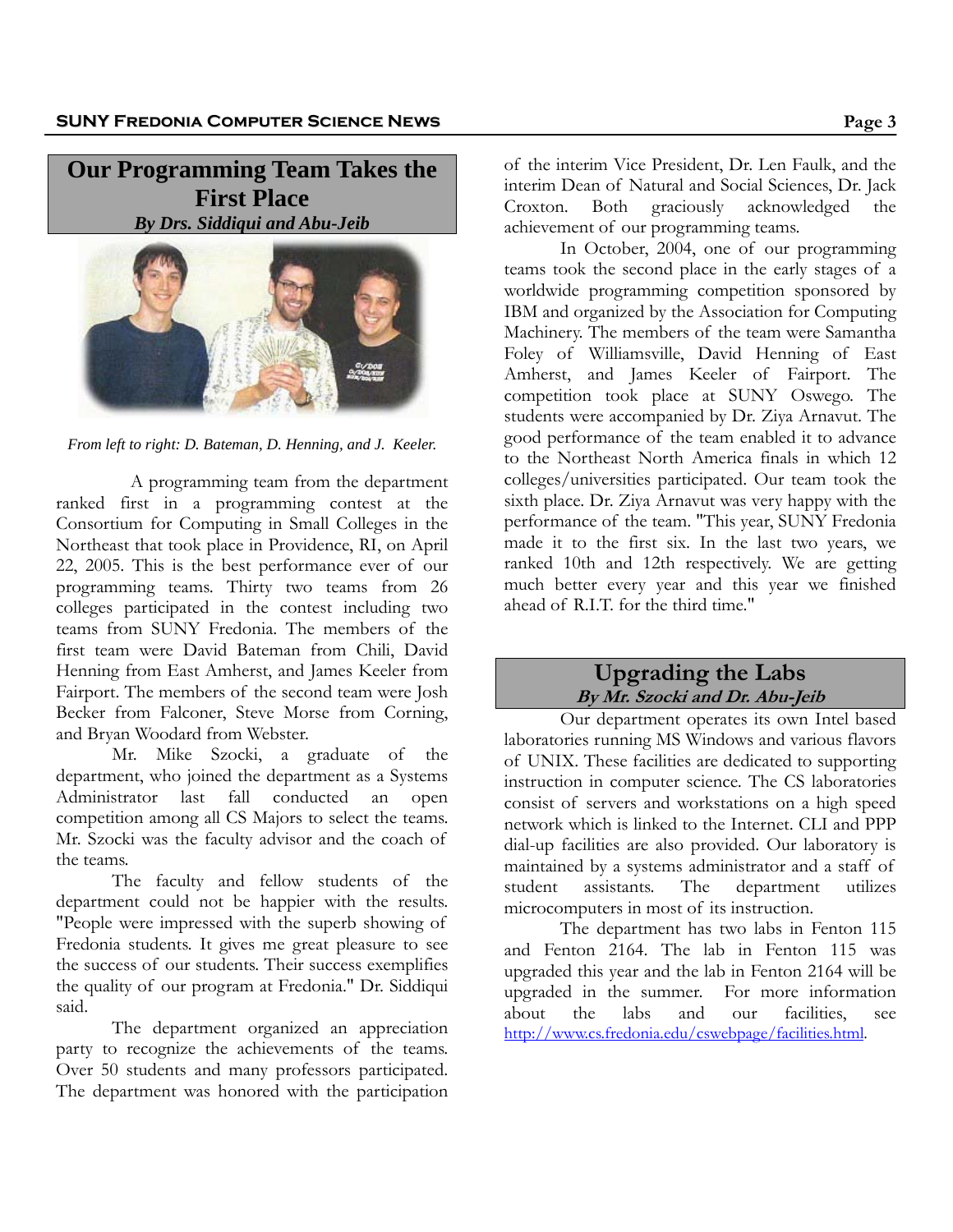## **Dr. Reneta Barneva Receives the Kasling Lecturer Award**

Dr. Reneta Barneva won the Kasling Lecturer Award for 2005. This is the highest scholarship award the campus has. Dr. Barneva has 21 refereed journal papers, 7 book chapters, and 27 conference papers. She published in top journals such as Pattern Recognition Letters, Discrete Applied Mathematics, and Theoretical Computer Science. She also was a director of production of several multimedia CD-ROMs and a recipient of many grants. Dr. Barneva's research is mainly in Computer Graphics and Multimedia. However, her research has applications in engineering, medicine, art, pattern recognition systems, data compression, distance learning, computational biology, and many other fields.

Dr. Barneva works on generalizing concepts and results in Computer Graphics and Multimedia, and on solving open problems. She managed to solve a well-known open problem proposed by one of the founders of Discrete Geometry.

Dr. Barneva visited and worked at leading research institutions in several countries such as Bulgaria, France, Italy, and Slovakia. In addition, Dr. Barneva is a referee for a number of journals.

She joined the university in 2001 and in her short stay at Fredonia, she made significant contributions to the department and the campus.

Three other professors from the department received awards from SUNY Fredonia in the past for their distinguished achievements. They are: Dr. Khalid Siddiqui who received the Kasling Lecturer Award in 1998, Dr. John Hansen who received the William T. Hagan Young Scholar/Artist Award in 1998, and Dr. Tat-Hung Chan who won the Professor of the Year award in 2000 and 2001, which was organized by the Computer Science Club only during those two years.



"I'm honored to receive the Kasling Lecturer Award." Dr. Barneva

## **Dr. Ziya Arnavut Receives NSF Grant**

 The Department of Computer Science and the Department of Mathematical Sciences jointly received NSF recruitment and retention grant. Both departments established the MACS scholarship which will be awarded to 15 computer science students and 15 mathematics students every year for a period of 4 years. The amount of the individual scholarship is \$3000. The PIs are Drs. Ziya Arnavut and Joseph Straight and the Co-PIs are Drs. Junaid Zubairi and Meral Arnavut.

To qualify for the scholarship, the student must have at least \$3000 of unmet financial need. In addition, a current/transfer student must have a GPA of 3.0 or higher, and the freshman must have a high school average of 90 or higher and a minimum combined SAT score of 1120. The opportunity to apply for the scholarship is still open. For more information on the scholarship and on how to apply, visit http://www.cs.fredonia.edu/~macs or contact Dr. Arnavut at arnavut@cs.fredonia.edu or Dr. Zubairi at zubairi@cs.fredonia.edu.

## **Congratulations to Our Scholarship Recipients!**

The following students received scholarships from the department for the year 2005-06:

• **Arthur R. Maytum Scholarship:**  Franklin Rau Gary Bennett Steven Morse David Mandery

Edward Parker

- **John Beck Memorial Scholarship:**  Devin Grady
- **Endowment Scholarship:**  Jeffrey Satterley

In addition, several students received the MACS scholarship and others may receive it in the next few months.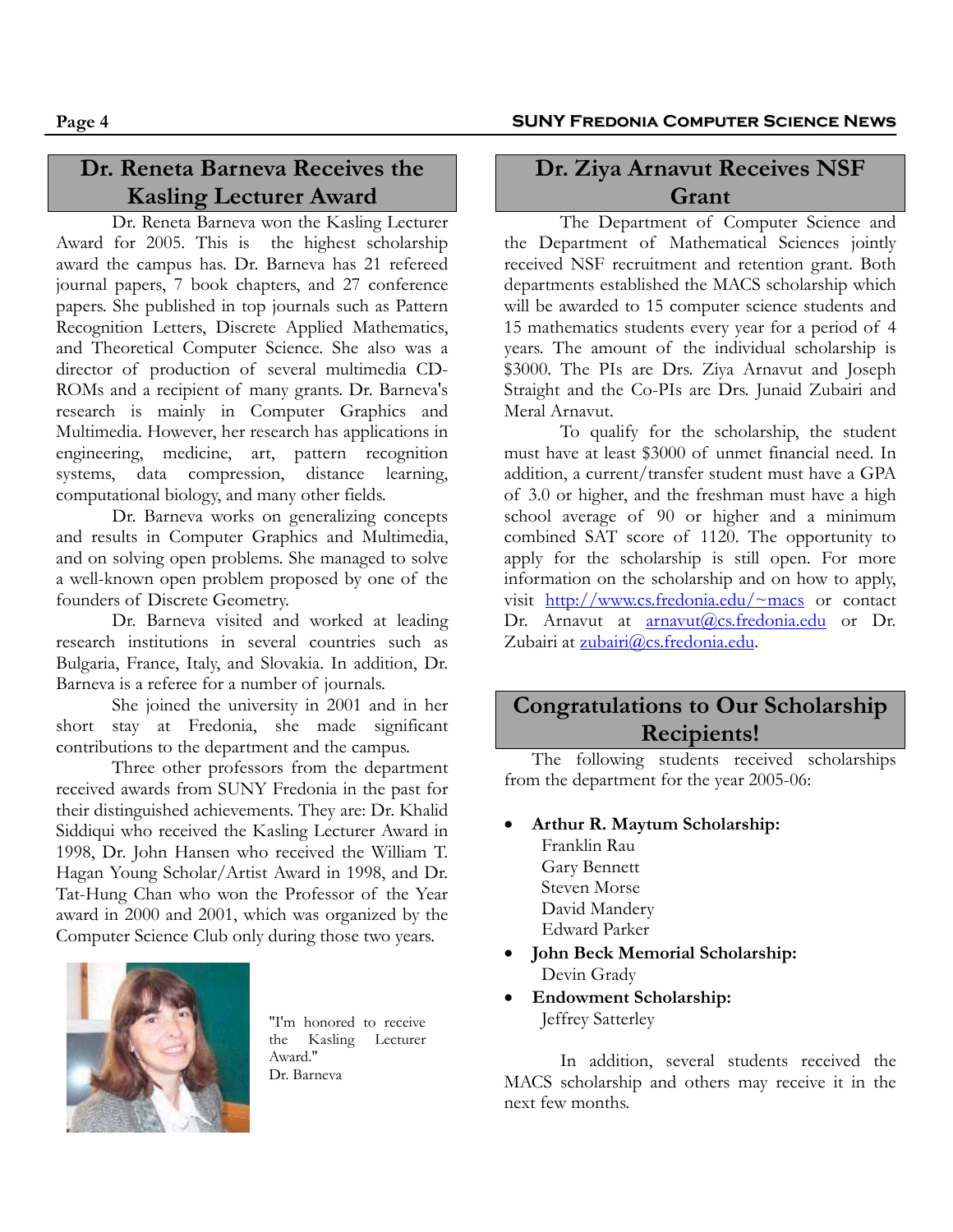## **The Department Holds Its Second Annual High School Contests**

On December 19, 2003, the department held its first computer competition for students from Chautauqua and Cattaraugus county high schools. Thirty nine students from 9 high schools participated in several contests. The contests involved programming in C++, Java, or Visual Basic, spreadsheet design, Web design, and a quiz show. During the contests, high school teachers who attended the contests, had the opportunity to hear a talk by Ms. Adrienne Decker from the University of Buffalo on teaching Java and object-oriented design for novices.

Fredonia won the programming contest and the quiz show, Dunkirk won the spreadsheet contest, and Cassadaga Valley won the Web design contest.

This year 5 high schools participated in the contests. The contests were held on December 20, 2004. These events were organized by Dr. Karen Ehrlich and many other members of the department.

## **Student Research and Creative Endeavors**

Many of our students participated in the university's research and creative endeavors exposition this year. The students were David Bateman, Max Catelin, Andre Davcev, Steve Morse, Zach Krause, Dave Mandery, Steven Kindlon, Ryan Leonard, Mark McAllister, Brian Francis, Matt Wallace, Edd Parker, Robert Olson, Michael Mendez, Cameron MacVean, Jeff Satterly, Justin Francisco, and Jacob Tara. They were supervised by Dr. Reneta Barneva. The projects they worked on were:

- Iterated Function System.
- Relations Between Discrete Object Components.
- The Network Simulator.
- Virtual Tour of the Computer Science Department.
- Project Linguistic Intelligence Deduction Interpretation Architecture.
- My SQL Database Access Via the Web.

# **A New Computer Science Club is Elected**

A new Computer Science Club was elected at the end of the fall semester. The members are:

- Jim Keeler President.
- Dave Bateman Vice President.
- Amy Sak Treasurer.
- Andre Davcev Secretary.
- Anne Interlicchia Publicity Chair.

In addition to its weekly meeting, the Computer Science Club was involved in many activities in the spring semester such as attending MSDN conference, programming team tryout competition, and CCSCNE conference/programming competition. The club also conducted two C# lectures and a weekly Win32 API programming lecture.

Elections were held online at the beginning of May 2005 for a new Computer Science Club. The newly elected club consists of

- Brian Sak President.
- Jordan Bommelje Vice President
- Steve Morse Secretary
- Dave Mandery Treasurer
- Garrett Raymond Webmaster

For more information about the Computer Science Club, see the club's website http://www.cs.fredonia.edu/~csclub.

#### **Internships and Jobs By Dr. Khalid Siddiqui**

The department continued to offer internships and employment opportunities both on and off campus. During the academic year 2004/05 five students did the internship, four students were sponsored for employment and nine student were hired as proctors for Lab 115 for each semester. The department chair continued to help prepare student resumes. All graduating seniors are encouraged to seek help from the Career Development Office and their advisors in building a professional resume and obtaining good recommendation letters.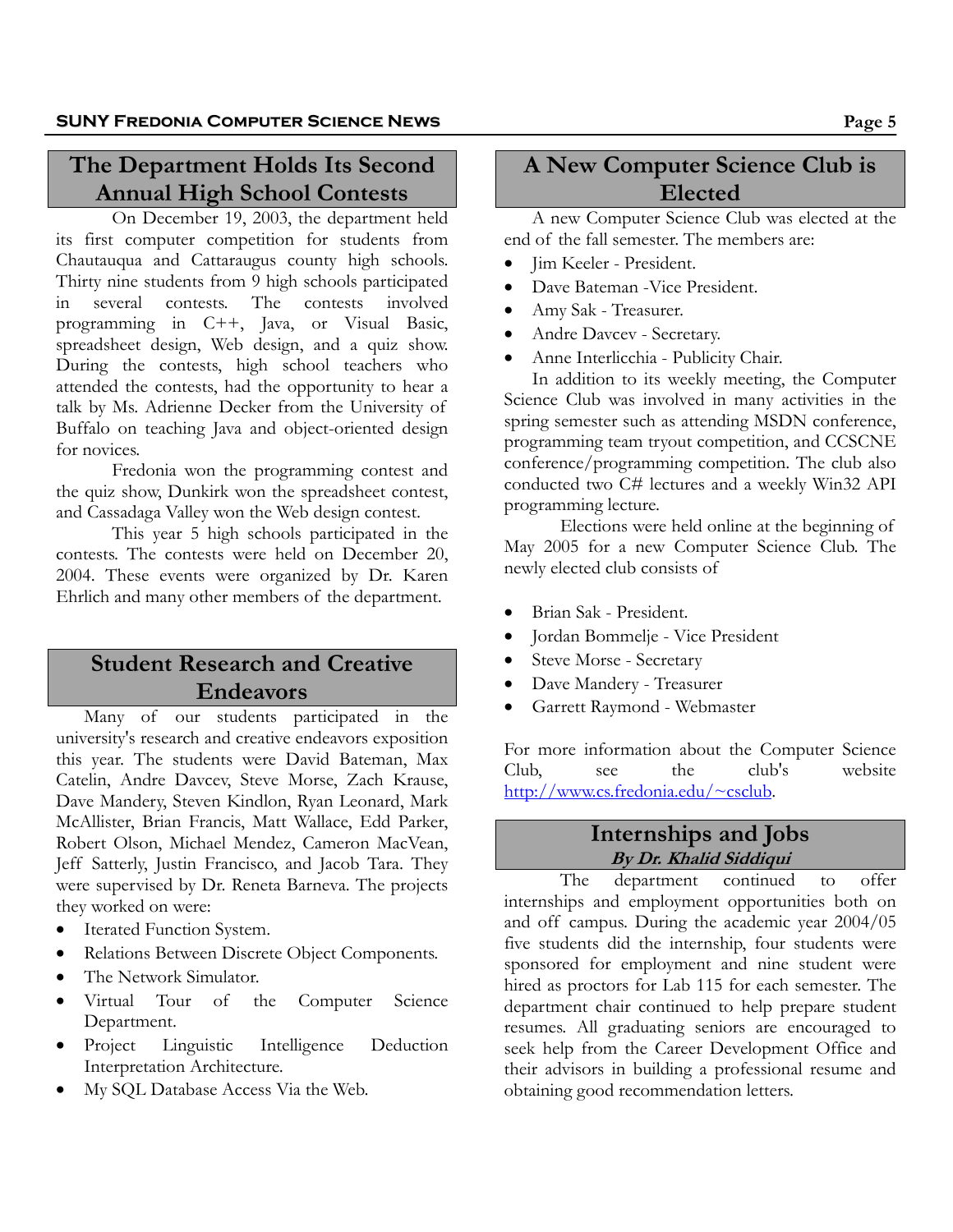#### **Our Seniors Say Goodbye**

Approximately 25 of our students will be graduating this year. Two of the graduates Maxime Catelin and Dave Bateman were nominated for the Lanford Presidential Prize. Both of them will be graduating with a GPA of approximately 3.7. Max and Dave are outstanding students who were involved in many activities on and off campus. They worked as proctors in the computer science lab, tutors in the Learning Center, and as lab assistants for CSIT 121 and CSIT 221.

Max (from Grenoble, France) was a member of SUNY Fredonia hockey team since he joined Fredonia about 4 years ago. He is a member of the Student Athlete Advisory Committee which is involved in many community services. Here are a few comments from Max. He says "The teachers really love what they do and are passionate about teaching. The facilities are really nice, I love our computer lab. It's a nice place for us to exchange ideas and learn more outside the classroom. I'm graduating this year so I won't be able to do that anymore but hopefully the atmosphere that I found here carries on the real world."

Dave (from Chili, NY) helped DFT Communications last year to start a museum where he did all of the computer related work. He was a member of the SUNY Fredonia cross country running team and the indoor and outdoor track team. At present, he is the vice president of the Computer Science Club. Here are a few comments from Dave about his experience at SUNY Fredonia. He says "It has been a great experience. The teachers are always willing to help you succeed and they are very knowledgeable. The resources that we have had at our disposal are great such as the lab. We have an amazing president at this school."

Samantha Foley (from Williamsville, NY), a former member of our programming teams who graduated in the fall semester, says "I love Fredonia. I was able to be a part of a caring and supportive academic community that was open and encouraged new ideas. Because of the small class size and personal attention from the faculty, I and my fellow classmates were able to excel at our studies and form lasting friendships." Samantha joined the Ph.D. program at Indiana University at Bloomington.

One of our graduating students is Mamado Balde (from Guinea). He is the only student on campus who successfully completed three majors in Computer Science, Business, and Economics while maintaining above 3.0 GPA. Mamado worked as a proctor in the CS Lab. He said "I feel like I'm just born again; thanks Fredonia"

Jim Keeler, the President of the Computer Science Club and a member of our programming teams,

#### **Page 6 SUNY Fredonia Computer Science News**

says "The Computer Science program at Fredonia State has enlightened and challenged me during my college education. I am eager to put my acquired skills and experiences to use in the corporate world."

The department will organize a graduation and appreciation party for our graduates and our scholarship recipients. The party will take place on May 13, 12:00 - 2:00 PM, in the Faculty Lounge (Fenton 116). All students are invited.

#### **Other News and Events**

- 1) The department's web site http://www.cs.fredonia.edu has been updated.
- 2) A new systems administrator, Mr. Mike Szocki, was hired. Mr. Mike Szocki graduated from the department last year.
- 3) Dr. Ziya Arnavut was on sabbatical leave during Spring 2005.
- 4) Dr. Junaid Zubairi will be on sabbatical leave during 2005-06.
- 5) Dr. Junaid Zubairi was elected for the Graduate Council, but because he will be on sabbatical leave next year, Dr. Iyad Abu-Jeib will take over.
- 6) Dr. Karen Ehrlich was elected at-large representative of the Natural and Social Sciences for the University Senate.
- 7) Mr. Tom Taylor was elected to represent the department in the University Senate.
- 8) Dr. Iyad Abu-Jeib rejoined the department.
- 9) Dr. Barneva served as a Governance Officer of the University Senate in 2004-05. She was reelected for 2005-06. She was also elected as a member of the Faculty and Professional Affairs committee.
- 10) After serving the department for 4 years, Mr. Joel Greutman resigned from the department. The department wishes him best for his future endeavors. The process to replace him has begun.
- 11) The department organized in the fall semester a picnic in the Pioneers Park in Dunkirk for the students and the faculty of the department.
- 12) Drs. Khalid Siddiqui, Reneta Barneva, and Junaid Zubairi are working on international cooperation programs between the department and other departments overseas.
- 13) A three-year master plan was announced by Dr. Siddiqui, and a five-year review process is in progress.
- 14) One of our former students, Paul Gestwicki received a Ph.D. in Computer Science from the University of Buffalo.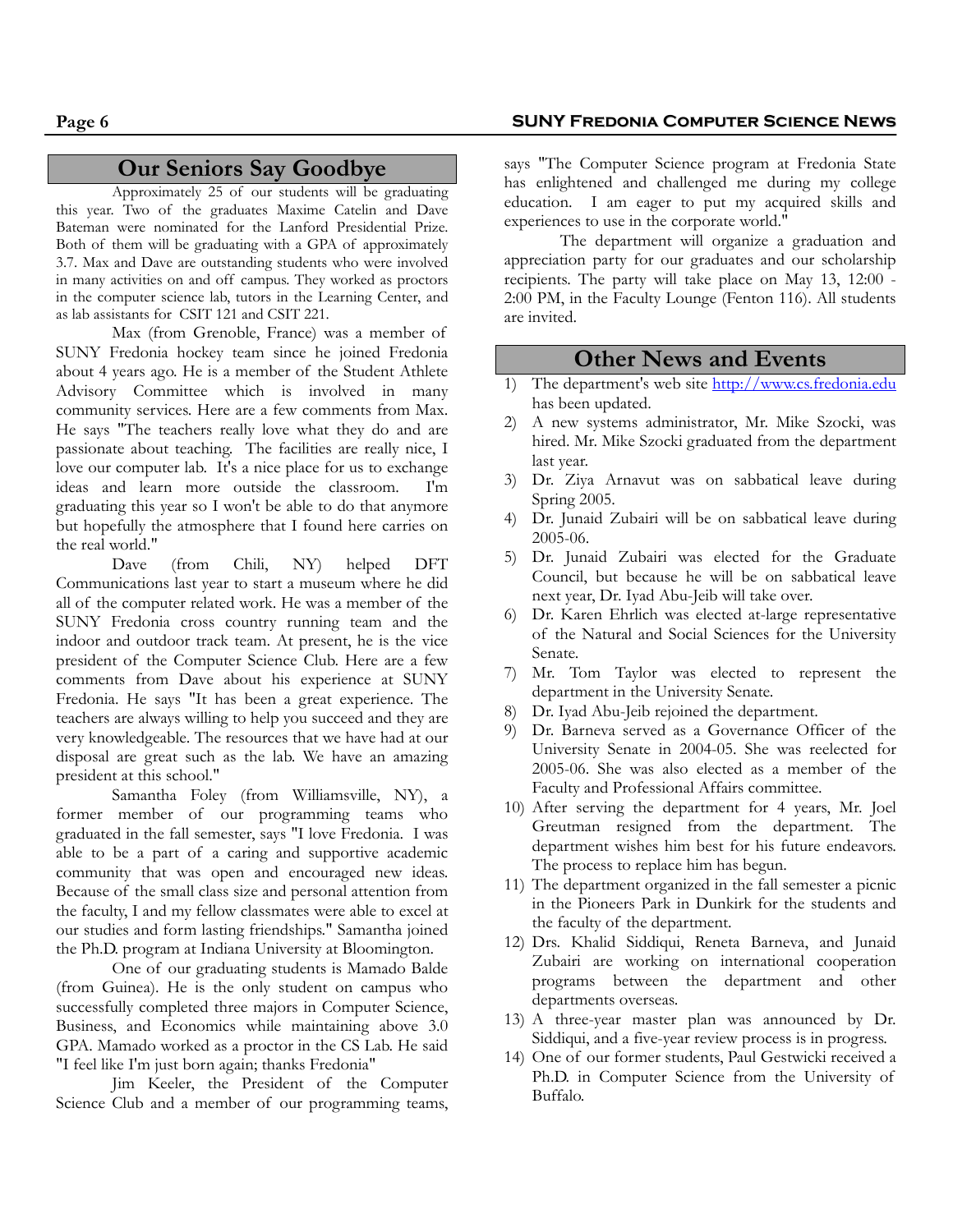#### **Letter from the Chair By Dr. Khalid Siddiqui**

It has been an exciting and productive year for me, for my valuable colleagues and I hope it has for you too. As most of you know we have been trying to establish the separate Computer Science department for many years. We submitted the proposal for separation back in Spring of 2001, that eventually came to fruition in Spring 2003. We officially became an independent department beginning July 1, 2004. The department's organizational structure comprised of a number of very important and fairly independent committees, each of which is administered by a member of the department. For example, the curricular changes that you saw in the Computer Science programs this year were brought to you by the Undergraduate Curriculum Committee led by Dr. Hansen. The graduate courses that you see in another news brief were possible because of the tireless work of the Graduate Committee headed by Dr. Barneva. The smooth functioning of the CS Lab 115 and the system that you must have noticed is due to the hard work of the Systems Administrator and the Computer Systems and Facilities Committee jointly chaired by Dr. Zubairi and Mr. Szocki along with the head Proctor Dave Mandrey. The facelift of our website was supervised by Dr. Abu-Jeib. The high school contests were organized by Dr. Ehrlich. It is not possible to list the contribution of all the committees here. I'm glad we started on a strong footing, continuously benefiting with our most valuable resources -- our faculty and you.

The department will continue to provide you with a state-of-the-art curriculum that will prepare you for employment or post-graduate study. We will continue to develop and administer programs which serve not only the industrial computer scientist and researcher but also the computer applications and information systems specialist. The discipline of computer information sciences provides indispensable tools for these careers.

It has been said that education is what remains after you forget everything you learned in school. This definition may be particularly appropriate to computer science. Rapid changes mean that the specific computer technology you learn in your course of undergraduate education may be obsolete in a few years. Our goal is to provide you with the skills to compete in today's job market, and the fundamental background to continue growing in a field that promises a future of continuing change, challenge, and new opportunities.

It is our mission to offer you a high-quality liberal arts education in the art and science of computing. We are preparing you to become a productive citizen of the society and for career opportunities in the areas requiring a high level of technical knowledge and skill.

The department offers two distinct degree programs: Bachelor of Science in Computer Information Systems, and Bachelor of Science in Computer Science. Both programs prepare you for the future by combining the study of general, fundamental aspects of computing with the study of an area of application at the current state of computer science and information systems. The various options available can prepare you for an assortment of career objectives and academic goals. All members of the department are available to help you succeed; do not hesitate to knock at our doors.

It is always both a sad and happy occasion as we say farewell to our graduating seniors. It has been great having you with us. Stay in touch and keep us informed what you are doing.

In the last, I on behalf of the department thank Drs. Croxton, Faulk and Hefner for providing their full support to our programs and in accomplishing many of our objectives throughout the year.